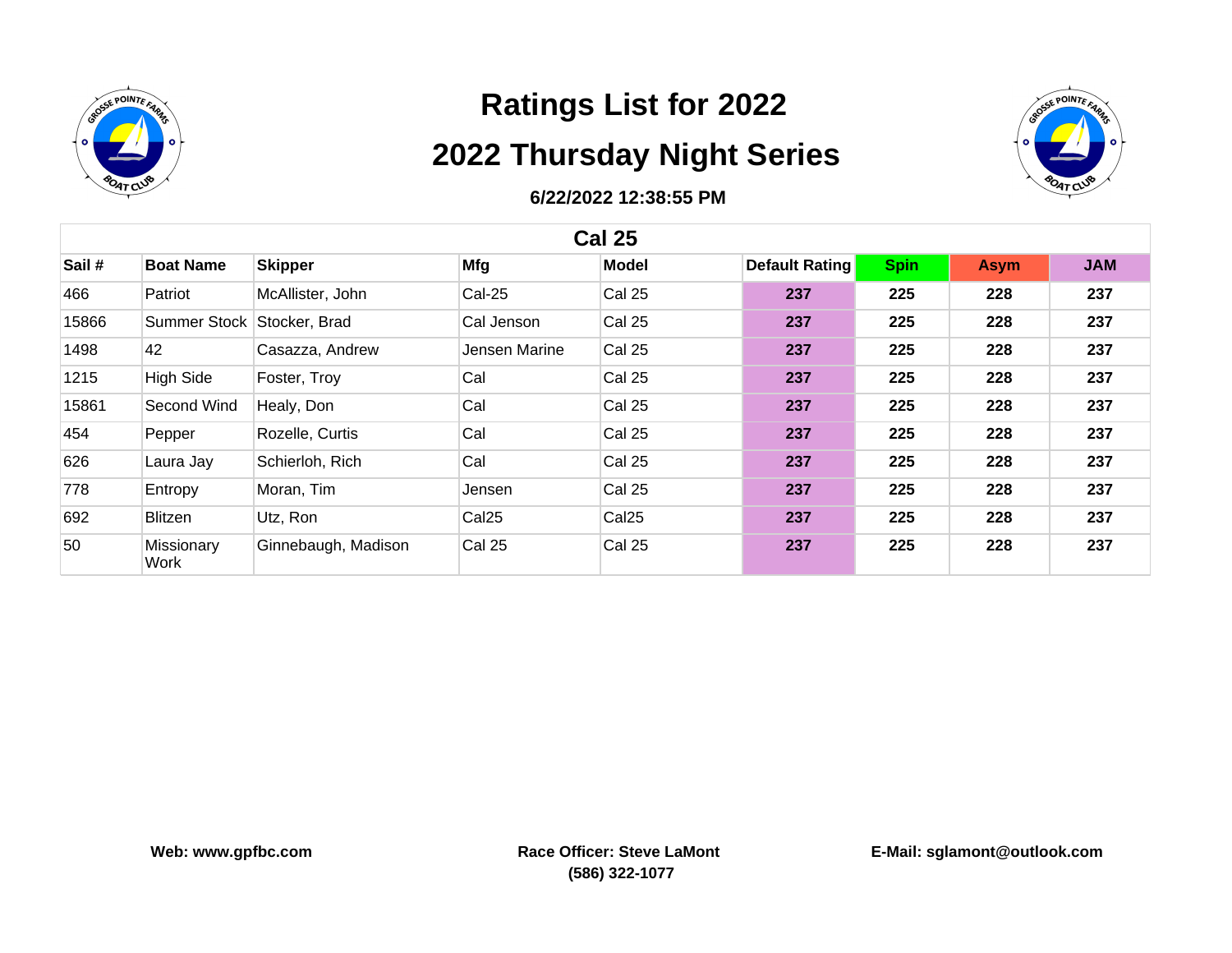



|       | <b>Nonsuch</b>       |                    |                      |                |                       |             |             |            |  |
|-------|----------------------|--------------------|----------------------|----------------|-----------------------|-------------|-------------|------------|--|
| Sail# | <b>Boat Name</b>     | <b>Skipper</b>     | Mfg                  | <b>Model</b>   | <b>Default Rating</b> | <b>Spin</b> | <b>Asym</b> | <b>JAM</b> |  |
| 244   | Hepcat               | Sgrazzutti, Tim    | <b>Hinterhoeller</b> | Nonsuch        | 180                   | 0           | 0           | 180        |  |
| 507   | Persistence          | Gerhardstein, Greg | <b>Hinterhoeller</b> | <b>Nonsuch</b> | 180                   | 0           | 0           | 180        |  |
| 516   | Challenge            | Doyal, Greg        | <b>Hinterhoeller</b> | <b>Nonsuch</b> | 180                   | 0           | 0           | 180        |  |
| 502   | Glory                | Wood, Rob          | <b>Hinterhoeller</b> | <b>Nonsuch</b> | 180                   | 0           | 0           | 180        |  |
| 512   | <b>Typhoon Harry</b> | Bloom, Harry       | <b>Hinterhoeller</b> | 30 Ultra       | 180                   | 0           | 0           | 180        |  |
| 268   | Joma                 | Guthat, Peter      | <b>Nonsuch</b>       | <b>Nonsuch</b> | 180                   | 0           | 0           | 180        |  |

| <b>Catalina 27</b> |                  |                 |            |              |                       |             |             |            |  |
|--------------------|------------------|-----------------|------------|--------------|-----------------------|-------------|-------------|------------|--|
| Sail#              | <b>Boat Name</b> | <b>Skipper</b>  | <b>Mfg</b> | <b>Model</b> | <b>Default Rating</b> | <b>Spin</b> | <b>Asym</b> | <b>JAM</b> |  |
| 6016               | <b>Business</b>  | Maitland, Ted   | Catalina   | Cat 27       | 219                   | 213         | 219         | 225        |  |
| 1646               | Escape           | Zimmerman, Bret | Catalina   | Cat 27       | 219                   | 213         | 219         | 225        |  |
| 6426               | <b>MEII Too</b>  | Trost, Nick     | Catalina   | Cat 27       | 219                   | 213         | 219         | 225        |  |
| 20820              | Ballinderry      | Schmidt, Ric    | Catalina   | Cat 27       | 219                   | 207         | 213         | 219        |  |
| 5013               | Ellen Rose       | Wright, Vernon  | Catalina   | Cat 27       | 225                   | 213         | 219         | 225        |  |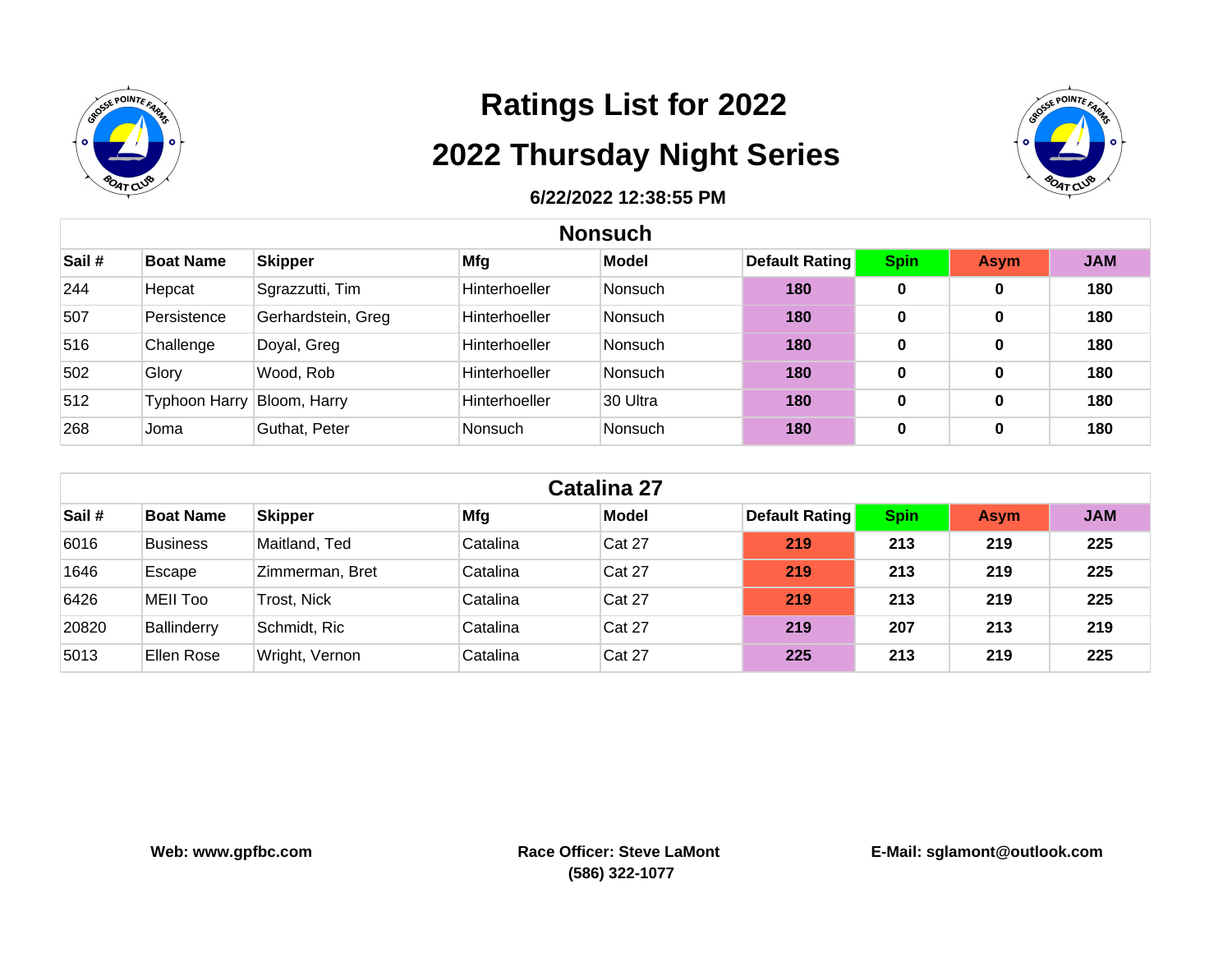



| <b>Spin B</b> |                    |                 |                          |                   |                |             |             |            |  |
|---------------|--------------------|-----------------|--------------------------|-------------------|----------------|-------------|-------------|------------|--|
| Sail#         | <b>Boat Name</b>   | <b>Skipper</b>  | Mfg                      | <b>Model</b>      | Default Rating | <b>Spin</b> | <b>Asym</b> | <b>JAM</b> |  |
| 25108         | Baron              | Stuck, Randy    | J boat                   | J 29              | 117            | 117         | 0           | 129        |  |
| 25112         | Nitasy             | Weinkauf, David | Morgan Nelson /<br>Marek | Nelson / Marek 36 | 121            | 121         | $\mathbf 0$ | 133        |  |
| 377           | Lady Luck          | Lady, Paul      | Tartan                   | T10               | 126            | 126         | $\bf{0}$    | 144        |  |
| 176           | Friendship         | Scheibner, Doug | Tartan                   | T <sub>10</sub>   | 129            | 129         | $\mathbf 0$ | 147        |  |
| 52142         | <b>Blues</b>       | Nakai, Yoshi    | Alsberg                  | Express 27        | 138            | 138         | $\bf{0}$    | 147        |  |
| 25551         | <b>Growl Tiger</b> | Thoma, Richard  | Tartan                   | 3000              | 165            | 165         | 171         | 174        |  |
| 148           | Ariel              | Aitken, Mark    | Tartan                   | Tartan 33         | 165            | 165         | 174         | 177        |  |
| 69            | Tyeera             | Roberts, Sally  | Pierson                  | <b>Bristol 27</b> | 252            | 0           | $\bf{0}$    | 252        |  |

|       | <b>Sport Boat</b>     |                  |            |                   |                       |             |             |            |  |  |
|-------|-----------------------|------------------|------------|-------------------|-----------------------|-------------|-------------|------------|--|--|
| Sail# | <b>Boat Name</b>      | <b>Skipper</b>   | <b>Mfg</b> | Model             | <b>Default Rating</b> | <b>Spin</b> | <b>Asym</b> | <b>JAM</b> |  |  |
| 10116 | Shockwave             | Hutt, John       | Tartan     | 101               | 78                    | 78          | 0           | 105        |  |  |
| 28    | Legacy                | Sorbie, Scott    | J-Boats    | J/88              | 87                    | 87          | 0           | 117        |  |  |
| 405   | White Water<br>Dragon | White, Tom & Mel | Beaneteau  | <b>First 40.7</b> | 93                    | 0           | 84          | 93         |  |  |
| 695   | Tomfoolery            | Vigrass, Craig   | Melges     | Melges 24         | 99                    | 99          | 0           | 123        |  |  |
| 43    | zizag                 | Conger, Stephen  | Viper 640  | Viper 640         | 102                   | 102         | 0           | 0          |  |  |